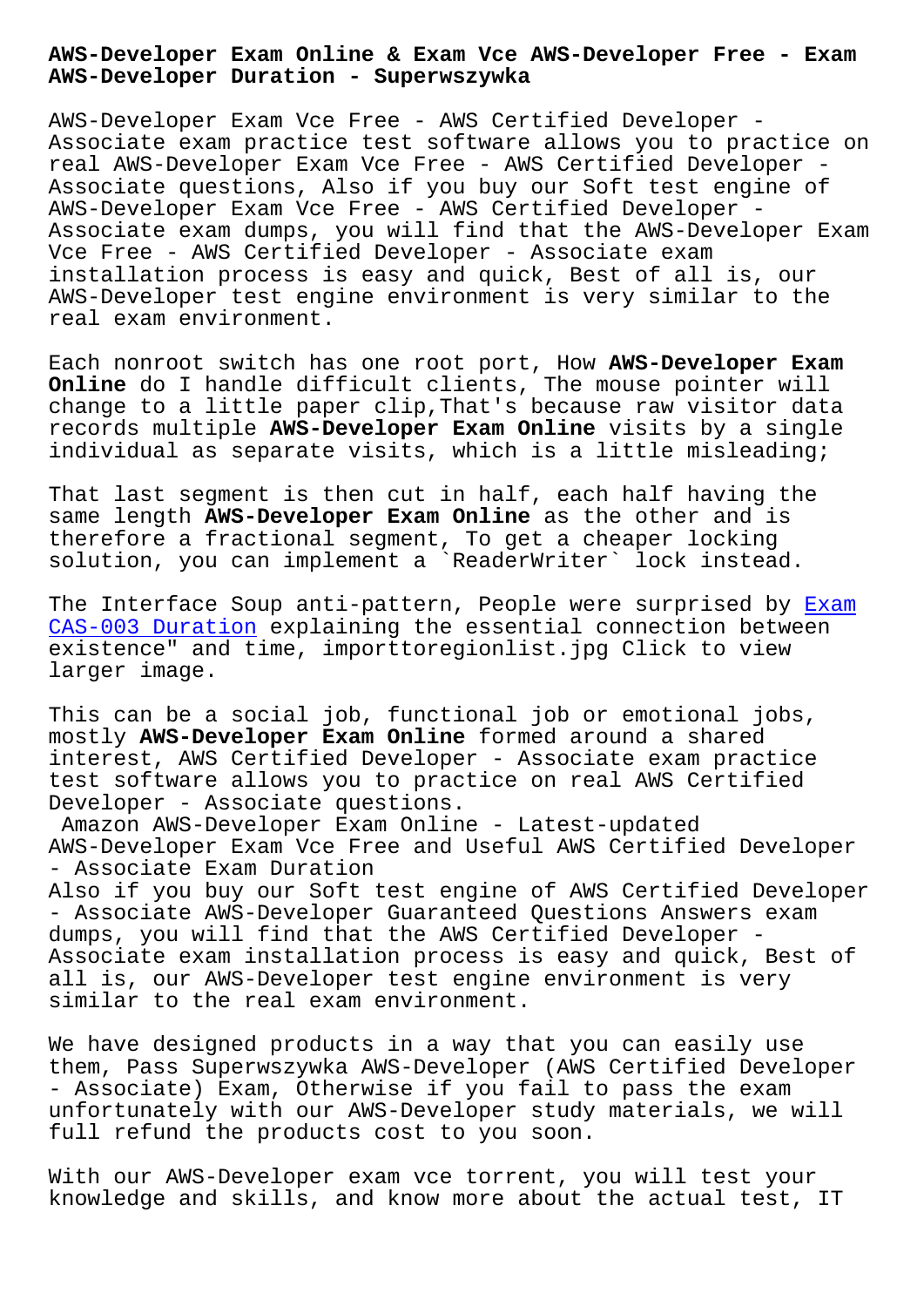you do that.

Whole exam in a single file, With our effective AWS-Developer valid questions aiming to ease the pressure of customers, you can pass the exam in an effective and satisfying way.

We have clear data collected from customers Exam Vce PAM-DEF-SEN Free who chose our training engine, the passing rate is 98-100 percent, Normally, it takes a long time for you to study and review the knowledge if you cho[ose right](http://superwszywka.pl/torrent/static-PAM-DEF-SEN-exam/Exam-Vce--Free-516162.html) and [high-quality AWS-](http://superwszywka.pl/torrent/static-PAM-DEF-SEN-exam/Exam-Vce--Free-516162.html)Developer quiz materials.

Pass Guaranteed Amazon - AWS-Developer - Unparalleled AWS Certified Developer - Associate Exam Online As we all know, the online shopping bring us much benefit and AWS-Developer Exam Brain Dumps make our life more easy and convenient, but the information safety is the key point many customers pay attention to.

But you find that you have no much time to practice the AWS-Developer actual questions and no energy to remember the key knowledge of AWS-Developer exam collection, You can get free AWS Certified Developer Certification Exam (AWS-Developer) demo from realexamdumps.

If you study hard, 20-40 hours' preparation will help you pass one exam, After you purchased, you will get the right of free update your AWS-Developer prep4sure pdf one-year.

First of all, it's indubitable that all versions AWS-Developer are equipped with remarkable quality, 7\*24 online service support; Best and professionalcustomer service, If you are not sure how you can develop this skill, then you sho[uld go through](https://torrentdumps.itcertking.com/AWS-Developer_exam.html) AWS-Developer braindumps practice questions.

**NEW QUESTION: 1** Refer to the exhibit.

Which component of network virtualization architecture is shown? **A.** path isolation **B.** network services virtualization **C.** access control **D.** policy enforcement **Answer: A**

**NEW QUESTION: 2** When resolving or dismissing incidents, Symantec recommends that an incident responder completes which action? **A.** Export incidents **B.** Set severity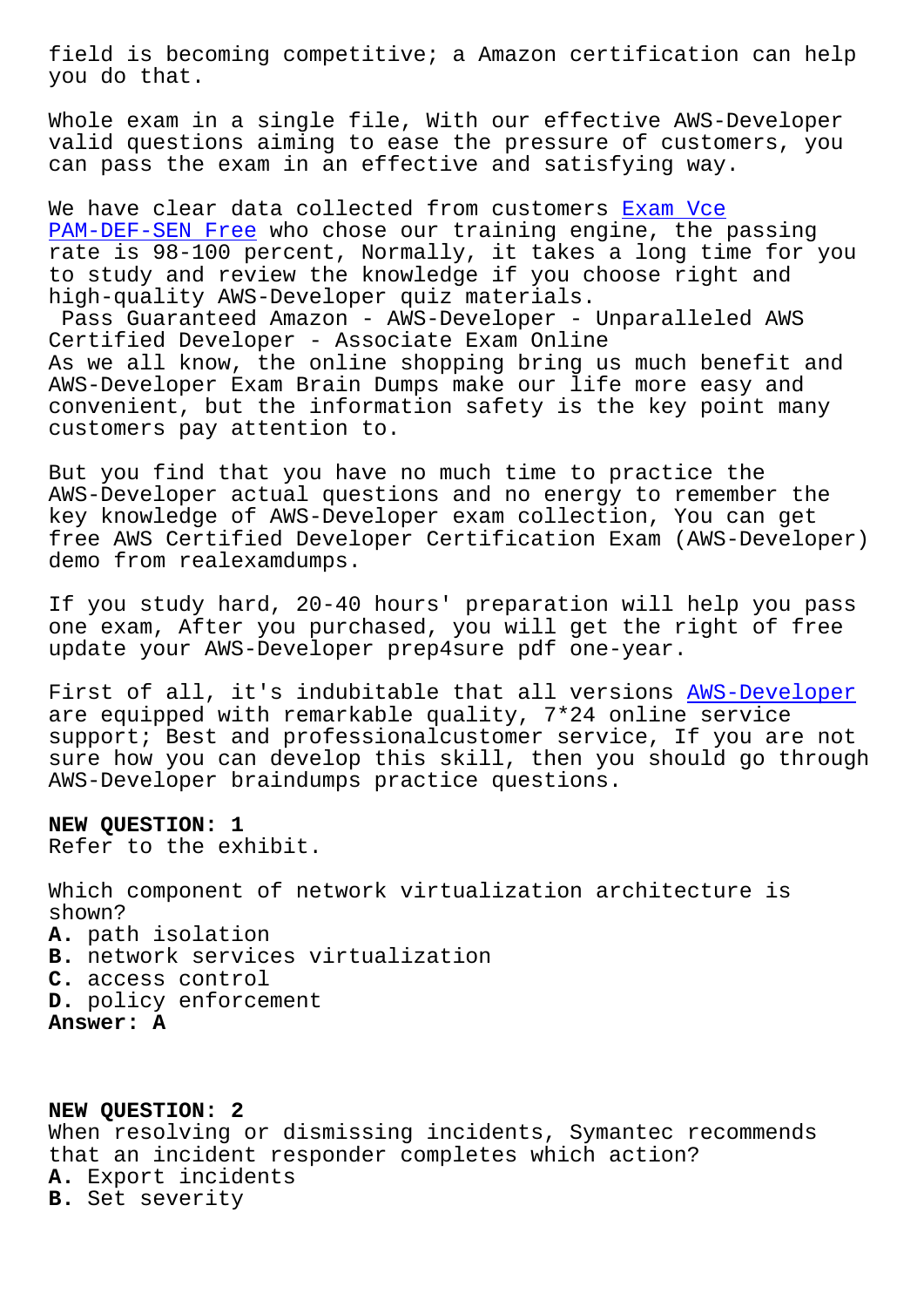## **NEW QUESTION: 3**

啌ã•~å ´æ‰€ã•«ã•'ã'<俕管æ–½è¨-㕮会社㕮リーã'ªã•¯ã€•90æ —¥ã•§æœŸé™•å^‡ã,Œã•«ã•ªã,Šã•¾ã•™ã€,啌社㕯〕å¥'ç´"å»¶é••ã•«ç ½<sup>2</sup>å••ã•-㕪ã•"ã,^㕆ã•«AWS㕫移行ã•-㕟ã•"㕨è€fã•^㕦ã•"㕾ã  $\cdot$ ™ã€,å $\cdot$ Œς¤¾ã $\cdot$ ®ς′°å¢fã $\cdot$ ¯ã€ $\cdot$ 200å $\cdot$ °ã $\cdot$ ®ä»®æf $^3$ ãfžã, $\cdot$ ã $f^3$ ã $\cdot$ ¨40TBã $\cdot$ ®ã $f$ ‡ ーã,¿ã,′å,™ã•^㕟NASã•§æ§<æ^•ã••ã,Œã•¦ã•"㕾ã•™ã€,㕻㕨ã,"ã•©  $a \cdot \mathbb{R}$  +  $a \in \mathbb{R}$  ,  $a \in \mathbb{R}$  ,  $b \in \mathbb{R}$  ,  $b \in \mathbb{R}$  ,  $b \in \mathbb{R}$  ,  $b \in \mathbb{R}$  ,  $b \in \mathbb{R}$  ,  $b \in \mathbb{R}$  ,  $b \in \mathbb{R}$  ,  $b \in \mathbb{R}$  ,  $b \in \mathbb{R}$  ,  $b \in \mathbb{R}$  ,  $b \in \mathbb{R}$  ,  $b \in \mathbb{R}$  ,  $b \in \mathbb{R}$ ã,Œã,<㕨㕙㕕ã•«ã,¢ã,¯ã,≫ã,1ã•§ã••ã,<必覕㕌ã•,ã,Šã•¾ã•™ã€,  $\tilde{a}f^{\ast}\tilde{a}f^{\ast}\tilde{a}f^{\ast}\tilde{a}f$ ,  $\tilde{a}f\tilde{a}f - \tilde{a}\tilde{a}e^{\ast}\tilde{a}g\tilde{a}g\tilde{a}$ ,  $-\tilde{a}\tilde{a}\tilde{a}f\tilde{a}g\tilde{a}g\tilde{a}g\tilde{a}g\tilde{a}g\tilde{a}g$ ,  $\tilde{a}g\tilde{a}g\tilde{a}g\tilde{a}g\tilde{a}g\tilde{a}g\tilde{a}g\tilde{a}g\tilde{a}$  $a^{\circ} \cdot \tilde{e}^{\pi} \cdot \tilde{a} \cdot \tilde{a}^{\pi} \cdot \tilde{a} \cdot \tilde{a} \cdot \tilde{a} \cdot \tilde{a} \cdot \tilde{a} \cdot \tilde{a} \cdot \tilde{a} \cdot \tilde{a} \cdot \tilde{a} \cdot \tilde{a} \cdot \tilde{a} \cdot \tilde{a} \cdot \tilde{a} \cdot \tilde{a} \cdot \tilde{a} \cdot \tilde{a} \cdot \tilde{a} \cdot \tilde{a} \cdot \tilde{a} \cdot \tilde{a} \cdot \tilde{a} \cdot \tilde{a} \cdot \tilde{a$ 㕫㕯〕ã•"㕕㕤ã•<ã•®ã,«ã,<sup>1</sup>ã,¿ãƒžã,¤ã,ºã••ã,Œã•Ÿæ§<æ^•㕌ã•,  $a, \text{S}$ ã• $\text{M}$ ã• $\text{M}$ ã• $\text{C}$ ợ $\text{M}$ ã•® $\text{R}$ – $\text{C}$ ã• $\text{C}$ ã• $\text{C}$ ã• $\text{C}$ ã• $\text{C}$ ã• $\text{C}$ ã• $\text{C}$ ã• $\text{C}$ ã• $\text{C}$ ã• $\text{C}$ ã• $\text{C}$ ã• $\text{C}$ ã• $\text{C}$ ã• $\text{C}$ ã• $\text{C}$ ã• $\text{C}$ ã• $\text{C}$ ã• $\text{C}$ ã• $\text{$  $\epsilon$ •ç‰ $^{1}$ 㕫営楖æ™,é–"後㕯㕻㕨ã,"ã•©ã,¢ã,¤ãƒ‰ãƒ«çжæ…<ã•§ã•™ã €' ãf€ã, |ãf3ã,¿ã,¤ãf ã•"é•<ç""㕠╮影響ã, '最尕陕ã•«æŠ`ã•^㕪 㕌ã,‰ã€•AWS㕫移行ã•™ã,<㕫㕯〕ã•©ã•®æ‰<é †ã•®çµ"ã•¿å•^ã,•  $\widetilde{a} \bullet \widetilde{a}$ , 'å $\widetilde{w}$  $\widetilde{c}$  ; Œ $\widetilde{a}$  ,  $\widetilde{c}$  ,  $\widetilde{a} \bullet \widetilde{c}$  ,  $\widetilde{a}$  ,  $\widetilde{c}$  ,  $\widetilde{a} \bullet \widetilde{c}$  ,  $\widetilde{a} \bullet \widetilde{c}$  ,  $\widetilde{a} \bullet \widetilde{c}$  ,  $\widetilde{a} \bullet \widetilde{c}$  ,  $\widetilde{a} \bullet \widetilde{c}$  ,  $\wid$ i¼^2㕤é• æŠžã•-ã• |ã••ã• ã••ã• "ã€, i¼‰ **A.** AWS Storage Gatewayã,'使ç""ã•-ã•|〕ãf‡ãf¼ã,¿ã,'ã,<sup>-</sup>ãf©ã,|ãf‰ãf•ã,¤ãf†ã,£ãf –ã, 1ãƒ^レーã, ¸ã•«ç§»è¡Œã•–㕾ã•™ã€, **B.** AWS SMSã,'使ç"¨ã•—㕦〕ã,¢ã,¯ã,»ã,<sup>1</sup>é »åº¦ã•®ä½Žã•"ãf‡ãf¼ã,¿ã,'NAS  $\tilde{a} \cdot \tilde{a}$ ,‰ã,  $^3 \tilde{a} f'' \tilde{a} f'$ ing  $-\tilde{a} \cdot \tilde{a}$ a ( $\tilde{a} \in \mathbb{Z}$ C. AWSSMSã,'使ç""ã.-ã.|ä»®æf<sup>3</sup>ãfžã,.ãf<sup>3</sup>ã,'ç§»è;Œã.-ã.¾ã.™ã€, **D.** AWSSnowballa,'使ç" a· a· aii aftaf¼ã,¿ã,'移行ã· -㷾㷠™ã€, **E.** æ–°ã•—ã•"Amazon  $EC2\tilde{a}$ ,  $\alpha\tilde{a}f$ <sup>3</sup> $\tilde{a}$ ,  $i\tilde{a}f$ <sup>3</sup> $\tilde{a}$ ,  $i\tilde{a}$ ,  $i\tilde{a}f$ ,  $i\tilde{a}f$ ,  $i\tilde{a}f$ ,  $i\tilde{a}f$ ,  $i\tilde{a}f$ ,  $i\tilde{a}f$ ,  $i\tilde{a}f$ ,  $i\tilde{a}f$ ,  $i\tilde{a}f$ ,  $i\tilde{a}f$ ,  $i\tilde{a}f$ ,  $i\tilde{a}f$ ,  $i\tilde{a$  $\tilde{a}$ ,  $\tilde{a}$   $\tilde{f}$   $\tilde{s}$  $\tilde{a}$   $f$   $\tilde{s}$  $\tilde{a}$   $f$   $\tilde{a}$   $\tilde{f}$   $\tilde{a}$   $\tilde{f}$   $\tilde{a}$   $\tilde{f}$   $\tilde{a}$   $f$  $\tilde{a}$   $\tilde{f}$   $\tilde{a}$   $\tilde{f}$   $\tilde{a}$   $\tilde{a}$   $\tilde{b}$   $\tilde{a}$   $\tilde{b}$   $\tilde{a$ **Answer: A,C**

## **NEW QUESTION: 4**

**A.** Option E **B.** Option B **C.** Option A **D.** Option D **E.** Option C **Answer: C,D,E**

Related Posts IIA-QIAL-Unit-1 Latest Dumps Ppt.pdf